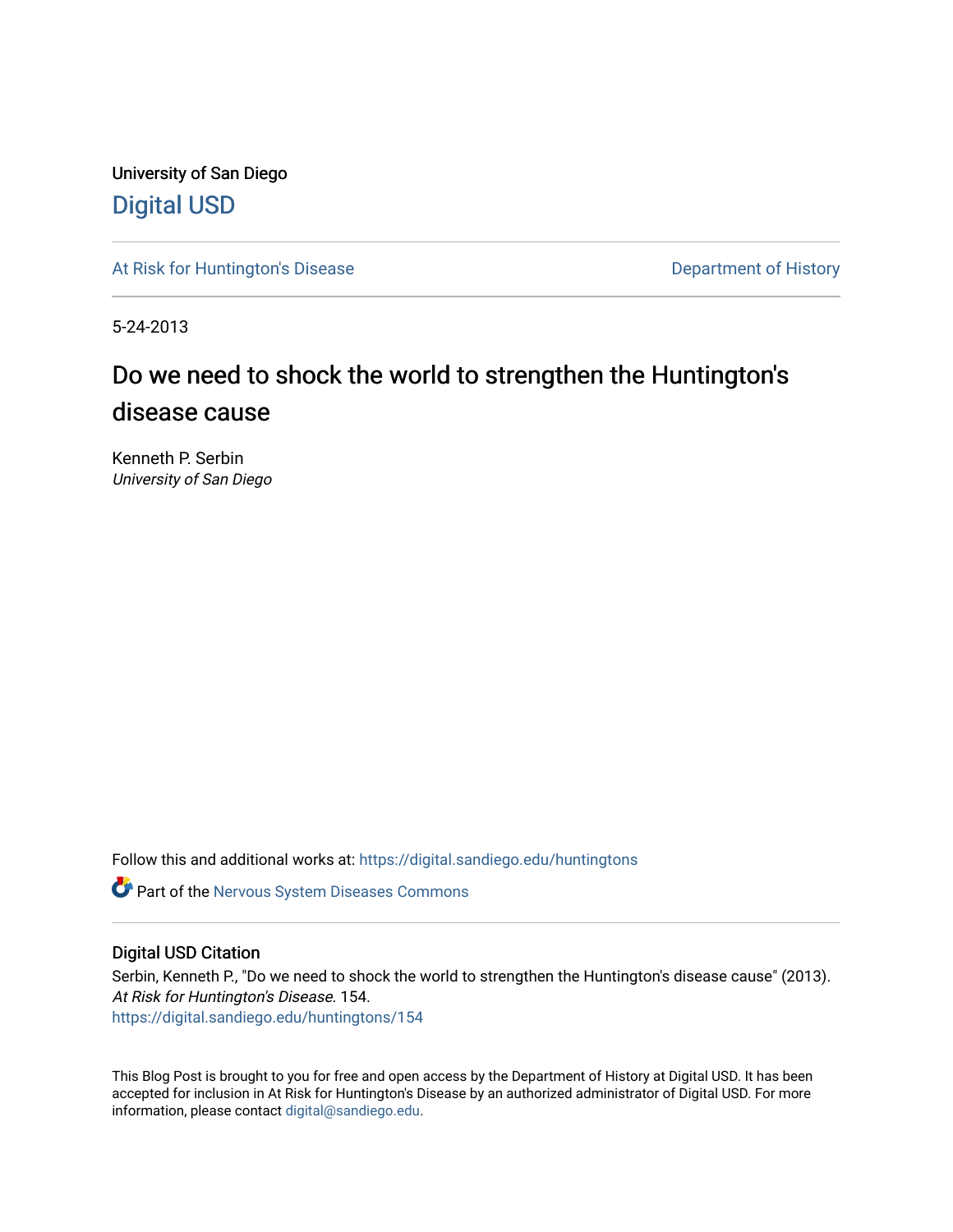#### More **[Create Blog](https://www.blogger.com/home#create) [Sign In](https://www.blogger.com/)**

# [At Risk for Huntington's Disease](http://curehd.blogspot.com/)

*HD is a genetically caused brain disorder that causes uncontrollable bodily movements and robs people's ability to walk, talk, eat, and think. The final result is a slow, ugly death. Children of parents with HD have a 50-50 chance of inheriting the disease. There is no cure or treatment.*

### Blog Archive

- $\blacktriangleright$  [2021](http://curehd.blogspot.com/2021/) (12)
- $\blacktriangleright$  [2020](http://curehd.blogspot.com/2020/) (16)
- $\blacktriangleright$  [2019](http://curehd.blogspot.com/2019/) (19)
- $\blacktriangleright$  [2018](http://curehd.blogspot.com/2018/) (16)
- $2017(14)$  $2017(14)$
- $2016(13)$  $2016(13)$
- $\blacktriangleright$  [2015](http://curehd.blogspot.com/2015/) (24)
- $-2014(24)$  $-2014(24)$  $-2014(24)$
- $'$  [2013](http://curehd.blogspot.com/2013/) (30)
- [►](javascript:void(0)) [December](http://curehd.blogspot.com/2013/12/) (3)
- [►](javascript:void(0)) [November](http://curehd.blogspot.com/2013/11/) (3)
- [►](javascript:void(0)) [October](http://curehd.blogspot.com/2013/10/) (3)
- [►](javascript:void(0)) [September](http://curehd.blogspot.com/2013/09/) (3)
- $\blacktriangleright$  [August](http://curehd.blogspot.com/2013/08/) (2)
- $\blacktriangleright$  [July](http://curehd.blogspot.com/2013/07/) (1)
- $\blacktriangleright$  [June](http://curehd.blogspot.com/2013/06/) (1)
- $\nabla$  [May](http://curehd.blogspot.com/2013/05/)  $(3)$ 
	- **Strangling of patient in** nursing home a [shuddering...](http://curehd.blogspot.com/2013/05/strangling-of-patient-in-nursing-home.html)
	- Do we need to shock the world to [strengthen](http://curehd.blogspot.com/2013/05/do-we-need-to-shock-world-to-strengthen.html) the Hu... [Memories](http://curehd.blogspot.com/2013/05/memories-of-genetic-testing-from-my-mom.html) of genetic testing: from my
- mom to Angeli...  $\blacktriangleright$  [April](http://curehd.blogspot.com/2013/04/) (4)
- $\blacktriangleright$  [March](http://curehd.blogspot.com/2013/03/) (2)
- 
- $\blacktriangleright$  [February](http://curehd.blogspot.com/2013/02/) (3)  $\blacktriangleright$  [January](http://curehd.blogspot.com/2013/01/) (2)
- $\blacktriangleright$  [2012](http://curehd.blogspot.com/2012/) (26)
- $2011(33)$  $2011(33)$
- 
- $2010(26)$  $2010(26)$
- $2009(21)$  $2009(21)$
- $2008(7)$  $2008(7)$
- $2007(7)$  $2007(7)$  $\blacktriangleright$  [2006](http://curehd.blogspot.com/2006/) (4)
- 
- $\blacktriangleright$  [2005](http://curehd.blogspot.com/2005/) (17)

# About Me **GENE [VERITAS](https://www.blogger.com/profile/10911736205741688185)**

View my [complete](https://www.blogger.com/profile/10911736205741688185) profile

#### FRIDAY, MAY 24, 2013

## Do we need to shock the world to strengthen the Huntington's disease cause?

May is Huntington's Disease Awareness Month. During this time, we in the HD community make a special effort to educate the public and our leaders about the untreatable, fatal genetic disorder that affects thousands of American families.

It's also a time to reflect on the very meaning of awareness and how we build it.

In our media-saturated world, people often equate awareness with media exposure.

However, from my standpoint as an activist who has worked at all levels of the movement – from local volunteering to statewide stem-cell advocacy to global networking for the upcoming [World Congress on Huntington's Disease](http://www.wchd2013.com/) – I view the quest for media exposure as a necessary but hardly sufficient condition for awareness-building.

## **Disease and the public eye**

Some recent news items highlight the importance of media exposure, its connection to awareness, and the potential drawbacks of over-emphasizing exposure.

The revelation by actress Angelina Jolie that she had [undergone a preventive double mastectomy after testing](http://curehd.blogspot.com/2013/05/memories-of-genetic-testing-from-my-mom.html) positive for a breast cancer gene led a sufferer of a lesserknown disease, dystonia, to publish a commentary on the difficulties of building support for research for her condition.

"If I told you what my issue was, you would probably shrug and reply that you'd never heard of it," wrote Allison Hersh London, the chairwoman of the Young Leadership Council at the Bachmann-Strauss Dystonia and Parkinson Foundation, in an article titled "Disease and the Public Eye" in the May 18 edition of the *[New York Times](http://www.nytimes.com/2013/05/19/opinion/sunday/disease-and-the-public-eye.html?pagewanted=all&_r=0)*. "There aren't any public service announcements about it or telethons. No Angelina Jolies to bravely inform the world. Just people like me, in supermarket checkout lines.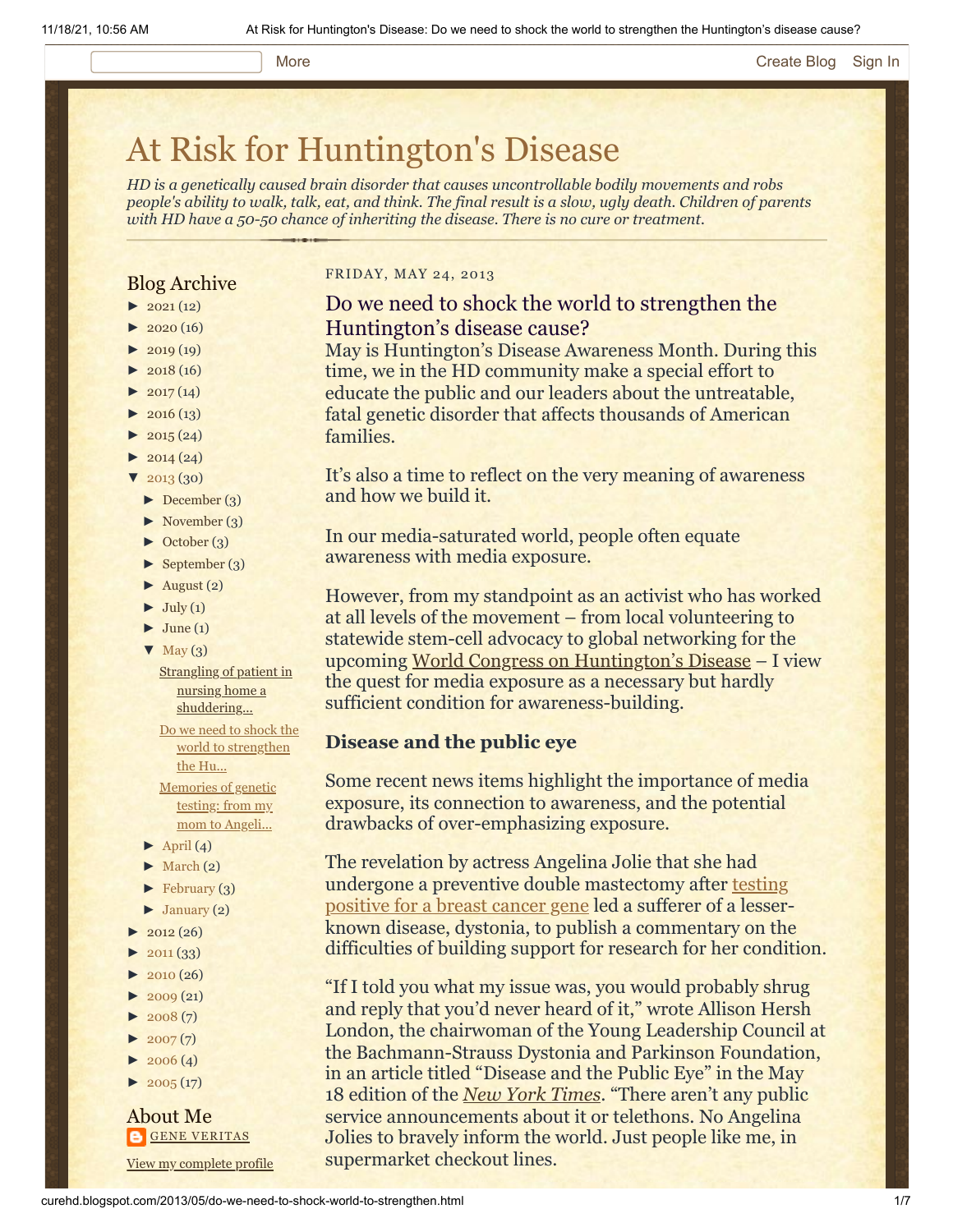# HD Links

### [Huntington's](http://www.hdsa.org/) Disease Society

of America [International](http://www.huntington-assoc.com/) Huntington Association [Huntington's](http://hddrugworks.org/) Disease Drug **Works** [Huntington's](http://www.hdlighthouse.org/) Disease **Lighthouse** Hereditary Disease **[Foundation](http://www.hdfoundation.org/)** [Huntington's](http://www.hdac.org/) Disease Advocacy Center Thomas [Cellini Huntington's](http://www.ourtchfoundation.org/) **Foundation** HDSA Orange County (CA) **[Affiliate](http://www.hdsaoc.org/)** HD Free with [PGD!](http://www.hdfreewithpgd.com/) [Stanford](http://www.stanford.edu/group/hopes/) HOPES Earth Source [CoQ10,](http://www.escoq10.com/) Inc.

## HD Blogs and Individuals

Chris Furbee: [Huntingtons](http://www.huntingtonsdance.org/) Dance Angela F.: Surviving [Huntington's?](http://survivinghuntingtons.blogspot.com/) Heather's [Huntington's](http://heatherdugdale.angelfire.com/) Disease Page

A movement disorder, [dystonia](http://www.nlm.nih.gov/medlineplus/dystonia.html) causes involuntary muscle contractions resulting in twisting and repetitive movements.

"And this, I realize, is at the core of a problem that extends beyond me and my condition and that affects the way all of us respond to illnesses, some of which are the subject of public attention — and resources — and some of which are not."

Sound familiar? It's what the HD community said for decades. The only famous American to die of HD, Woody Guthrie, left us almost 50 years ago.

But now read what London says about HD:

"It's odd to find yourself envying people who have diseases that get more attention than yours," she wrote. "But I can't help it. Dystonia is quite rare but, by some estimates, there are more people who have it than have Huntington's disease, A.L.S. and muscular dystrophy combined. So the simple prevalence of an illness doesn't explain why some illnesses are better known and better studied than others."

Although recognizing that dystonia isn't neurodegenerative or fatal, London uses the very same tactic of comparing disease numbers that some of us in the HD community – including myself – have used to justify more attention and research dollars for our disease.

What's odd for me as an HD advocate is to see Huntington's [referred to in this manner. Despite HD's occasional presence](http://curehd.blogspot.com/2011/10/huntingtons-disease-in-news-and.html) in the news and entertainment media over the past five decades, most people in the supermarket line still would say: "never heard of it."

HD people *do* know about dystonia, however. In fact, before my mother was tested for HD in 1995, one doctor first thought she had that disorder. In addition, many HD patients do have dystonia as a symptom.

Citing a research study called the "Katie Couric Effect," London affirms that a celebrity connection to a disease "can have a substantial impact on what the public does."

London repeats what we've all heard: "Awareness generates funding, and funding generates research, which can lead to enormous life-changing differences for people who struggle with illnesses you probably haven't heard of."

Nevertheless, she concludes, "what's most important is telling people about the disease" on an individual level.

**'I Wish My Son Had Cancer'**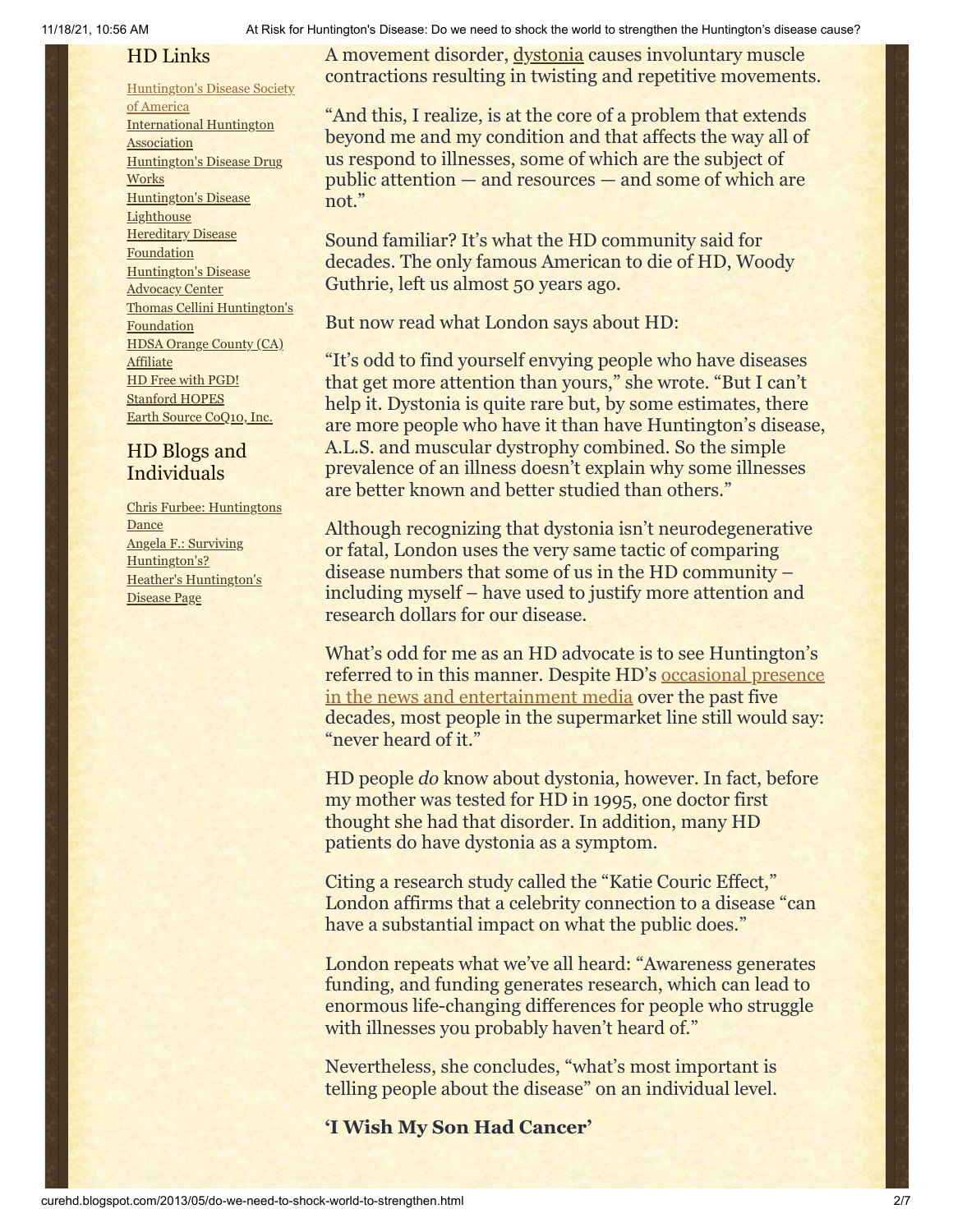In England, Alex Smith, a father fighting to save his son Harrison from the fatal condition known as Duchenne muscular dystrophy, took out an ad in London's *Evening Standard*.



The ad photo (above) could just as easily represent a parent [from an HD family, like the one I took at last year's HDSA](http://curehd.blogspot.com/2012/06/wholehearted-embrace-my-first-hdsa.html) national convention of little Kayden Bujnowski, at risk for developing juvenile HD, her HD-afflicted mother Heather Lewis, and her father Jason Bujnowski (see below).



However, in the case of Harrison, the parents and the ad agency headlined their ad with the words "I Wish My Son Had Cancer."

"Harrison, my 6 year old, has Duchenne Muscular Dystrophy," the ad states. "He's one of 2,500 sufferers in the UK who'll die from it, most before they're twenty. Unlike cancer, there's no cure and no treatment. And because you've never heard of it, very little funding either."

"So far, the finished ad has received considerable support among other parents of children with Duchenne," journalist Meg Carter [wrote about the ad](http://www.fastcocreate.com/1682960/is-i-wish-my-son-had-cancer-appropriate-ad-copy), noting that people from far away as Brazil have donated a total running into the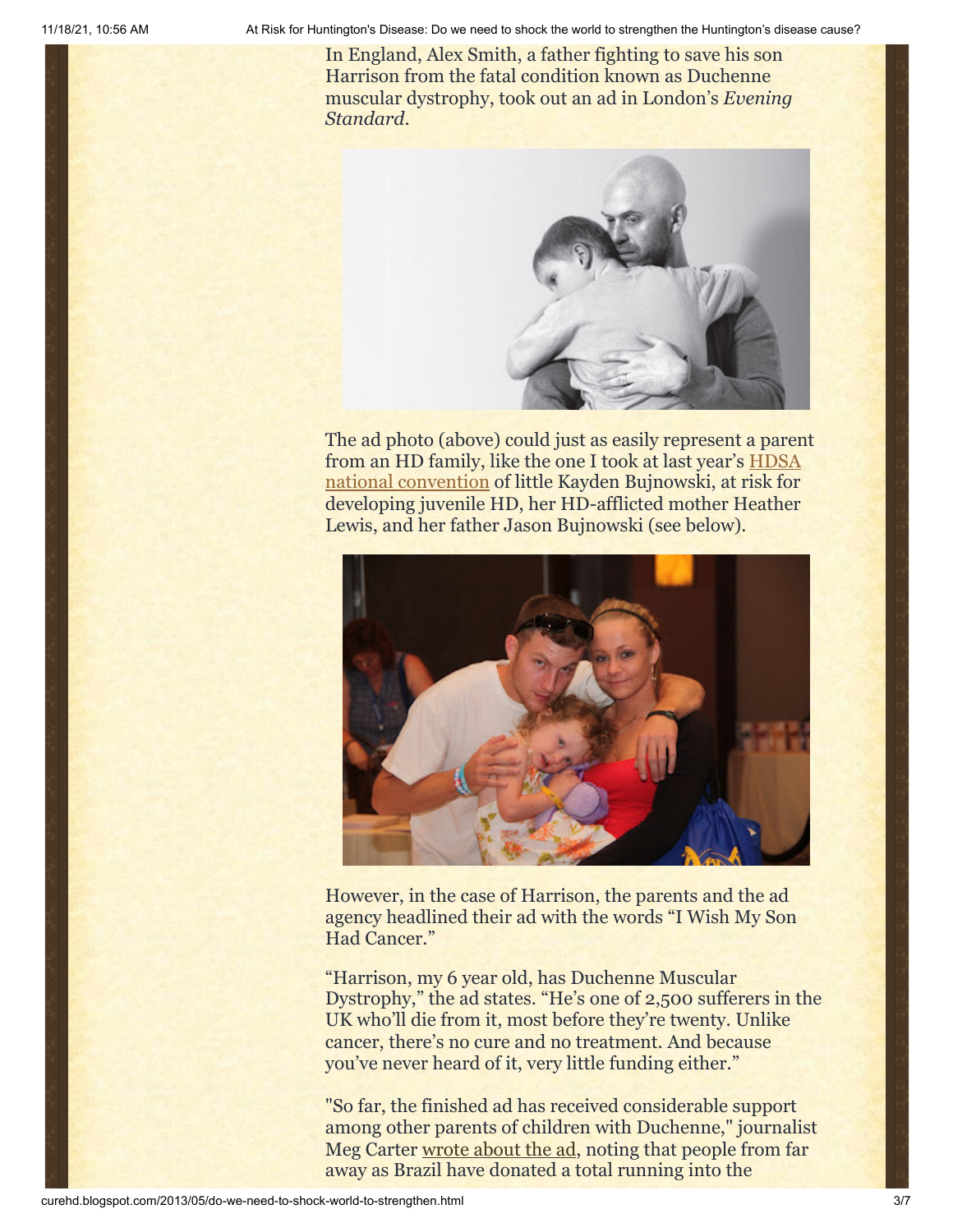thousands of British pounds towards research for treatments. "However, some online comment on the charity's Facebook page has questioned the merit of, in effect, setting up different childhood illnesses in competition for donors' support."

As I wrote about Jolie's preventive operation, people in the HD community would jump at the opportunity to reduce their level of risk for a disease that is 100% genetic and eventually strikes every carrier of the gene.

Indeed, we are desperate for treatments.

However, I cannot recall any instance in which a family or HD organization went to such extremes to generate publicity and funds.

## **Many forms of awareness-building**

In seeking media exposure, we in the HD and other disease movements attribute to it an almost magical power to solve all of our problems and instantly bring the cure.

In the process, we can lose sight of the many other, equally important forms of awareness-building.

Practically everything we do in the fight against HD involves awareness-building: the doctor-patient relationship, informing people in our workplaces and community, and advocating in the public arena for such issues as stem cell research and passage of the [Huntington's Disease Parity Act](http://www.hdsa.org/living-with-huntingtons/advocacy/index.html).

*Awareness*-building requires *relationship*-building.

All of this is hard work. And it lacks the glamour of the fifteen minutes of TV fame or a 700-word newspaper op-ed piece.

## *Self***-awareness first**

The most important form of awareness-building takes place in our families and at the level of the individual affected by HD.

Because of the fearful symptoms and deep stigma associated with HD, so many of us hide in the terrible and lonely "Huntington's closet." The first step in awareness is to *exit* that closet and strive to build a family conversation about HD.

In our rapidly advancing biotechnological era, in which scientists have solved many of the mysteries of HD and opened the way to potential treatments, awareness-building also means confronting challenges such as genetic testing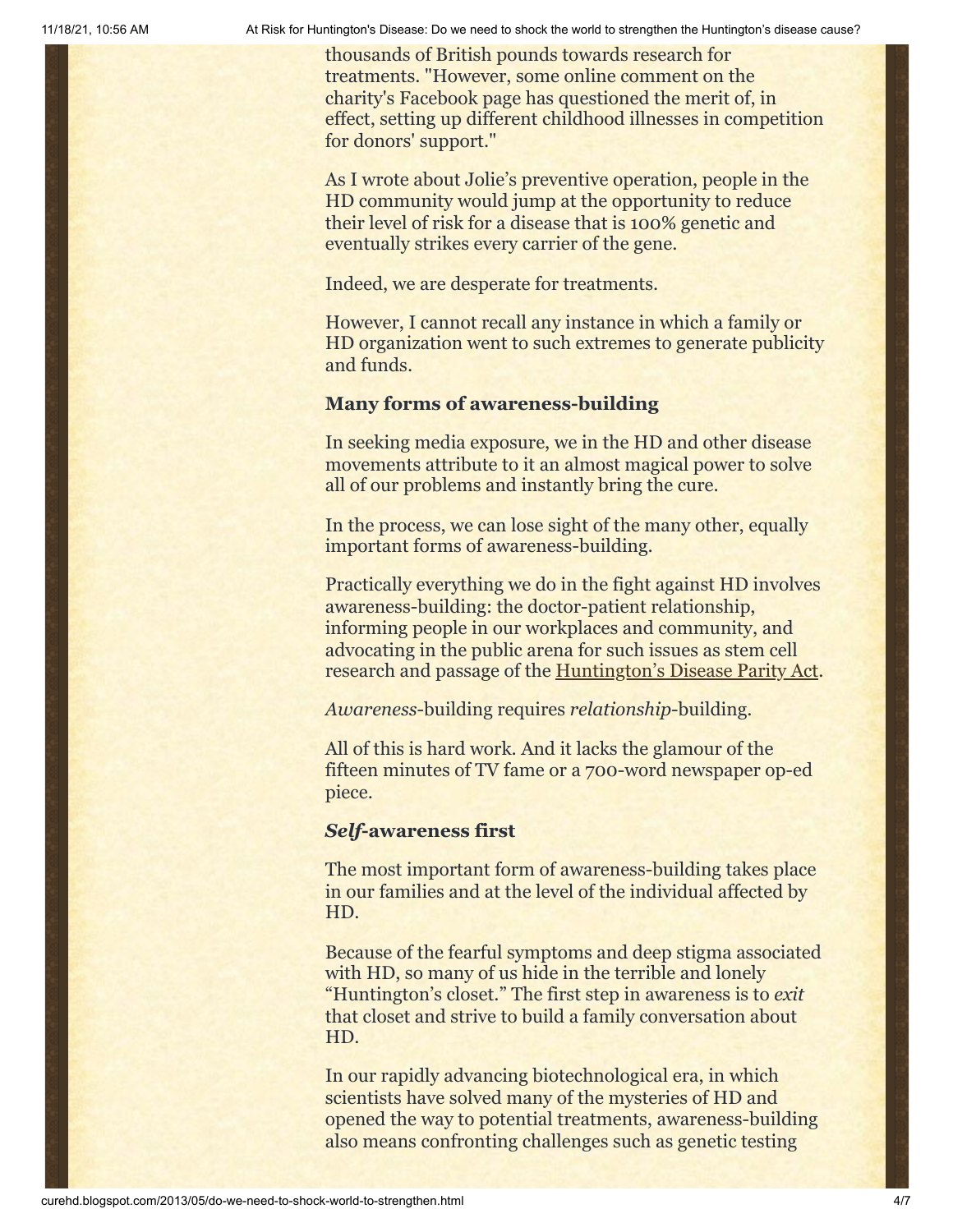and grasping why it's significant that we join research studies and clinical trials for defeating the disease.

It all begins with each of us. In building *self-*awareness with respect to HD, we can take the next big step of talking to a relative, joining a support group, visiting an HD clinic, and, when the moment is right, sharing our stories in the way that so many HD families do in the daily e-mail features of the Huntington's Disease Society of America (HSDA) in May.

## **Deep pockets and working behind the scenes**

It's understandable that people with dystonia, Duchenne's, or Huntington's want to persuade or even shock the public into supporting their cause.

However, most of the process of fighting a disease takes place in physicians' clinics and scientists' labs. In America, a vast biomedical and pharmaceutical system discovers, produces, markets, and administers treatments. The politics and finances behind this system operate far from the public eye and, usually, media scrutiny.

In the fight against Huntington's disease, the dogged determination and leadership of individuals such as Marjorie Guthrie, Woody's widow and the founder of HDSA, and the Wexler family of the [Hereditary Disease Foundation](http://www.hdfoundation.org/home.php) proved crucial in building both the public and self-awareness of the HD community and paving the way to key discoveries that have brought the hope of treatments.

Since 2003, however, the leadership in HD therapeutic research has come largely from the [CHDI Foundation, Inc.](http://chdifoundation.org/) Backed by a group of anonymous donors, CHDI spends tens of millions of dollars annually to fund drug-discovery projects. It also holds highly technical conferences to discuss the worldwide efforts to find treatments.

CHDI works without celebrities. While it has made waves in the world of science, it quietly goes about its work towards one goal – stopping Huntington's disease – albeit HDSA shoulders the responsibility of advocacy, awareness, and services to HD families.

In the context of our biomedical system, CHDI illustrates a key point: having deep pockets and working behind the scenes can play as large a role – if not greater – in combatting a disease as public awareness.

HD scientists do find inspiration in the stories of HD patients.

However, they are also motivated by the deep curiosity characteristic of science researchers. HD provides a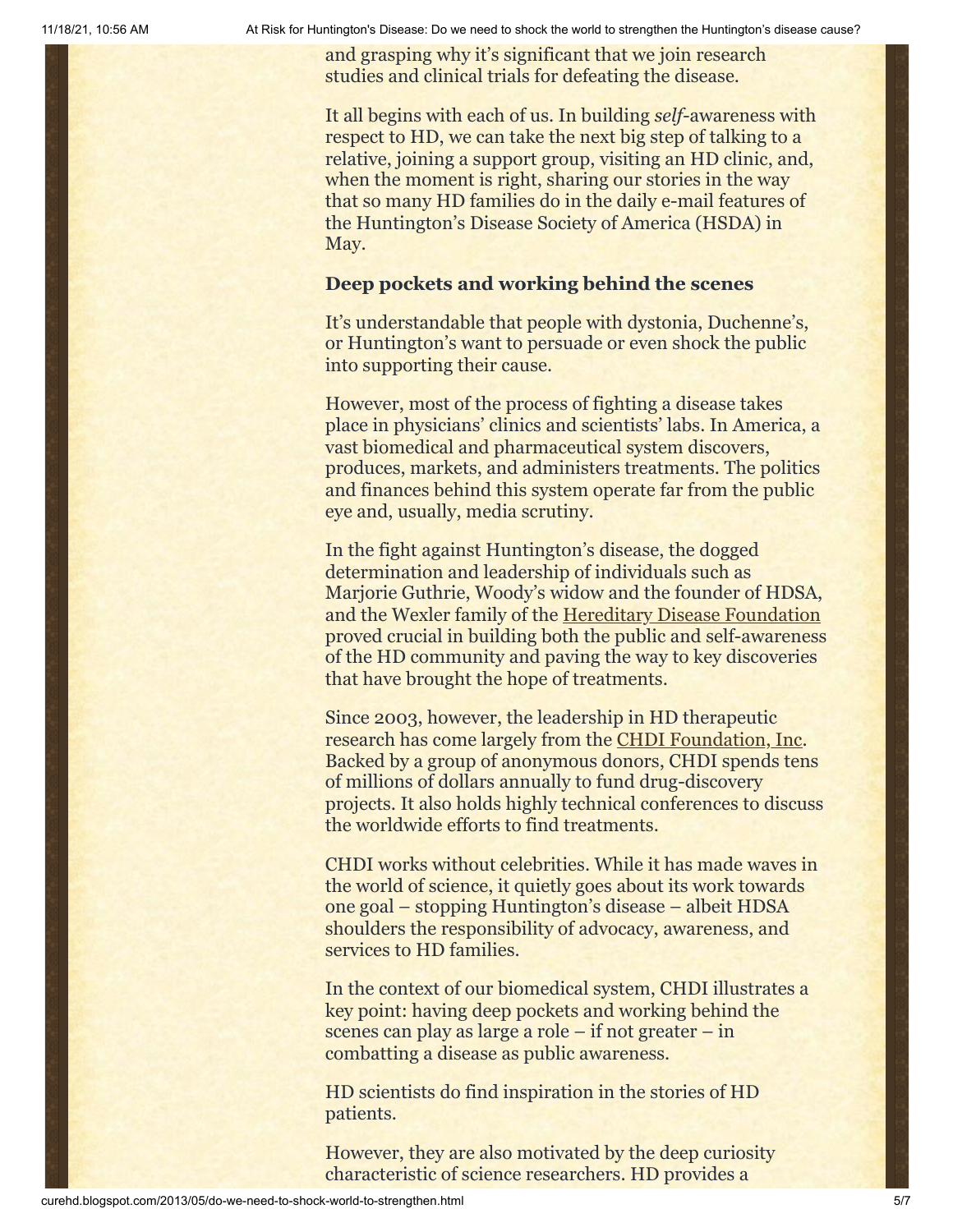daunting challenge, one that has attracted some of the best scientific minds of our era. Additionally, it serves as a model for studying other genetic and neurological conditions, and the tools and techniques used in HD research can be applied to other scientific questions.

The momentum of science means that diseases even rarer than HD are benefitting from increased research and funding, as pointed out by Carl Zimmer in an article on fibrodysplasia ossificans progressiva, a genetic disorder that disables people by causing them to grow extra bones, in the June 2013 issue of *[The Atlantic](http://www.theatlantic.com/magazine/archive/2013/06/the-mystery-of-the-second-skeleton/309305/)*. HD affects an estimated 1 in 10,000, the bone disorder 1 in 2 million!

"The medical establishment itself has shifted its approach to rare diseases, figuring out ways to fund research despite the inherently limited audience," Zimmer observed. "Although rare diseases are still among the worst diagnoses to receive, it would not be a stretch to say there's never been a better time to have one."

In discovering a drug for a disease like HD, many important parts of the story will emerge only years later. Some aspects may never reach the public arena.

### What counts most is stopping the disease.

Posted by Gene [Veritas](https://www.blogger.com/profile/03599828959793084715)\_ at [11:36](http://curehd.blogspot.com/2013/05/do-we-need-to-shock-world-to-strengthen.html) AM A M B C F G

Labels: [advocacy](http://curehd.blogspot.com/search/label/advocacy), [awareness](http://curehd.blogspot.com/search/label/awareness), [cancer](http://curehd.blogspot.com/search/label/cancer), [celebrity](http://curehd.blogspot.com/search/label/celebrity), [closet](http://curehd.blogspot.com/search/label/closet), [cure](http://curehd.blogspot.com/search/label/cure), Duchenne muscular dystrophy , [dystonia](http://curehd.blogspot.com/search/label/dystonia) , [funds](http://curehd.blogspot.com/search/label/funds) , [Huntington's](http://curehd.blogspot.com/search/label/Duchenne%20muscular%20dystrophy) disease , Katie [Couric](http://curehd.blogspot.com/search/label/Katie%20Couric%20Effect) Effect , [media](http://curehd.blogspot.com/search/label/media) , [neurodegenerative](http://curehd.blogspot.com/search/label/neurodegenerative) , [publicity](http://curehd.blogspot.com/search/label/publicity) , [research](http://curehd.blogspot.com/search/label/research) , [treatments](http://curehd.blogspot.com/search/label/treatments) , Woody [Guthrie](http://curehd.blogspot.com/search/label/Woody%20Guthrie)

#### 1 comment:



#### **[The Path Traveled](https://www.blogger.com/profile/17931107657755324419) said...**

http://thebranchesonourtree.blogspot.com

Our Family who died from Huntingtons so far as we know: Family Medical is part of Genealogy

Do you have a Medical Tree in your genealogy? I think everyone should add one if they do genealogy so that family will know what runs in a family. We have lots of Heart attacks, Alzheimer, Pulmonary, Cancer of all types. But the one I am tracing now is so mind bundling that it makes me sick to my stomach each time I add another family member. This gene, even thou it was carried on by my Husbands grandfather, it skipped his dad but not his dad's siblings.

William Thomas Hall (1853-1920) His children-Clay Alexander Hall (1880- aft. 1898) James Nole Hall (1884-1976) His daughter- Maud Leonna Hall, Wright (1913-1979)